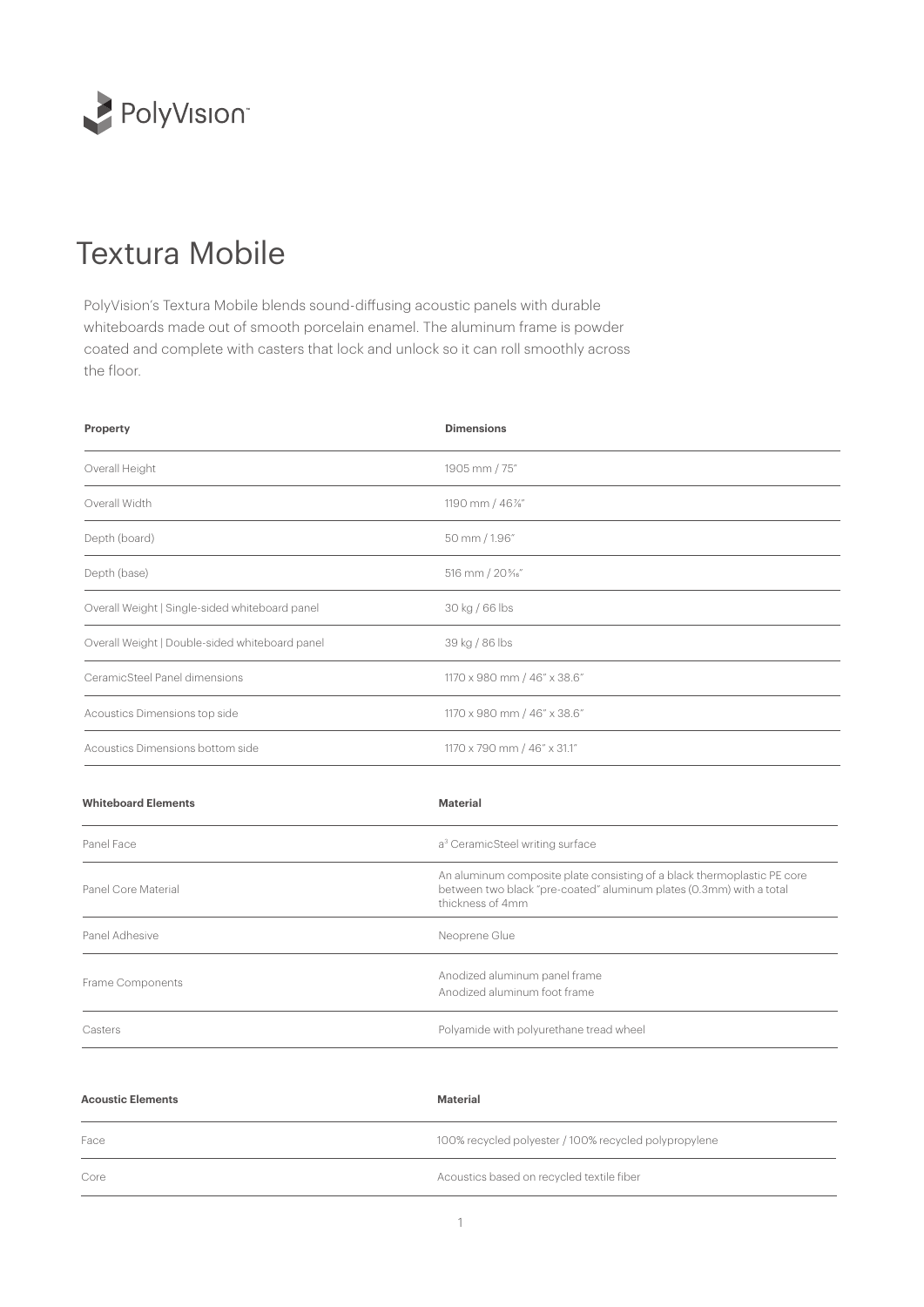| <b>CeramicSteel Color</b> | Finish | <b>Finish Code</b> | Approximate<br><b>RAL Color</b> | Approximate<br>Pantone Color  |
|---------------------------|--------|--------------------|---------------------------------|-------------------------------|
| Arctic White 2 CS         | Gloss  | 7671               | 9003                            | 11-4800 TPG<br>Blanc de Blanc |

| <b>Frame Colors</b> | Finish   | <b>Finish Code</b>       | Approximate<br><b>RAL Color</b> | Approximate<br>Pantone <sup>'</sup> Color                                 |
|---------------------|----------|--------------------------|---------------------------------|---------------------------------------------------------------------------|
| Traffic White       | Anodized | <b>PV 10</b>             | <b>RAL 9016</b>                 | $\hspace{1.0cm} \rule{1.5cm}{0.15cm} \hspace{1.0cm} \rule{1.5cm}{0.15cm}$ |
| Anodized Aluminum   | Anodized | $\overline{\phantom{a}}$ | <b>RAL 9006</b>                 | <b>PMS 414</b>                                                            |
| Black               | Anodized | $\overline{\phantom{a}}$ | <b>RAL 9005</b>                 | PMS Black                                                                 |

| <b>Panel Property</b>                            | <b>Testing Standard</b>          | Unit                     | Value   |
|--------------------------------------------------|----------------------------------|--------------------------|---------|
| Panel Thickness Tolerance                        | EN 438-2:5                       | %                        | 0.5     |
| Length Tolerance                                 | EN 438 2:6                       | $\%$                     | 0.5     |
| Width Tolerance                                  | EN 438 2:6                       | %                        | 0.5     |
| Squareness Tolerance                             | Difference in diagnols of panels | $\%$                     | 0.5     |
| CeramicSteel Panel Component<br>Weight (typical) |                                  | kg/m <sup>2</sup>        | 8.0     |
| Acoustics Component Weight (typical)             |                                  | kg/m <sup>2</sup>        | 2.3     |
| Acoustic Fabrics Sound Absorption                | <b>ISO 354</b>                   |                          | aw 0.95 |
| Panel sound noise reduction                      | <b>ISO 354</b>                   |                          | Pending |
| Polyester Fabric Weight (typical)                |                                  | kg/m <sup>2</sup>        | 0.26    |
| Flammability                                     | ASTM E 84                        |                          | Class A |
| Polyester Fabric Light Fastness                  | AARCC-16 (40hours)               | $\overline{\phantom{a}}$ | Class 4 |
| Polyester Fabric Light Fastness to Crocking      | AATCC-8                          |                          | Class 3 |